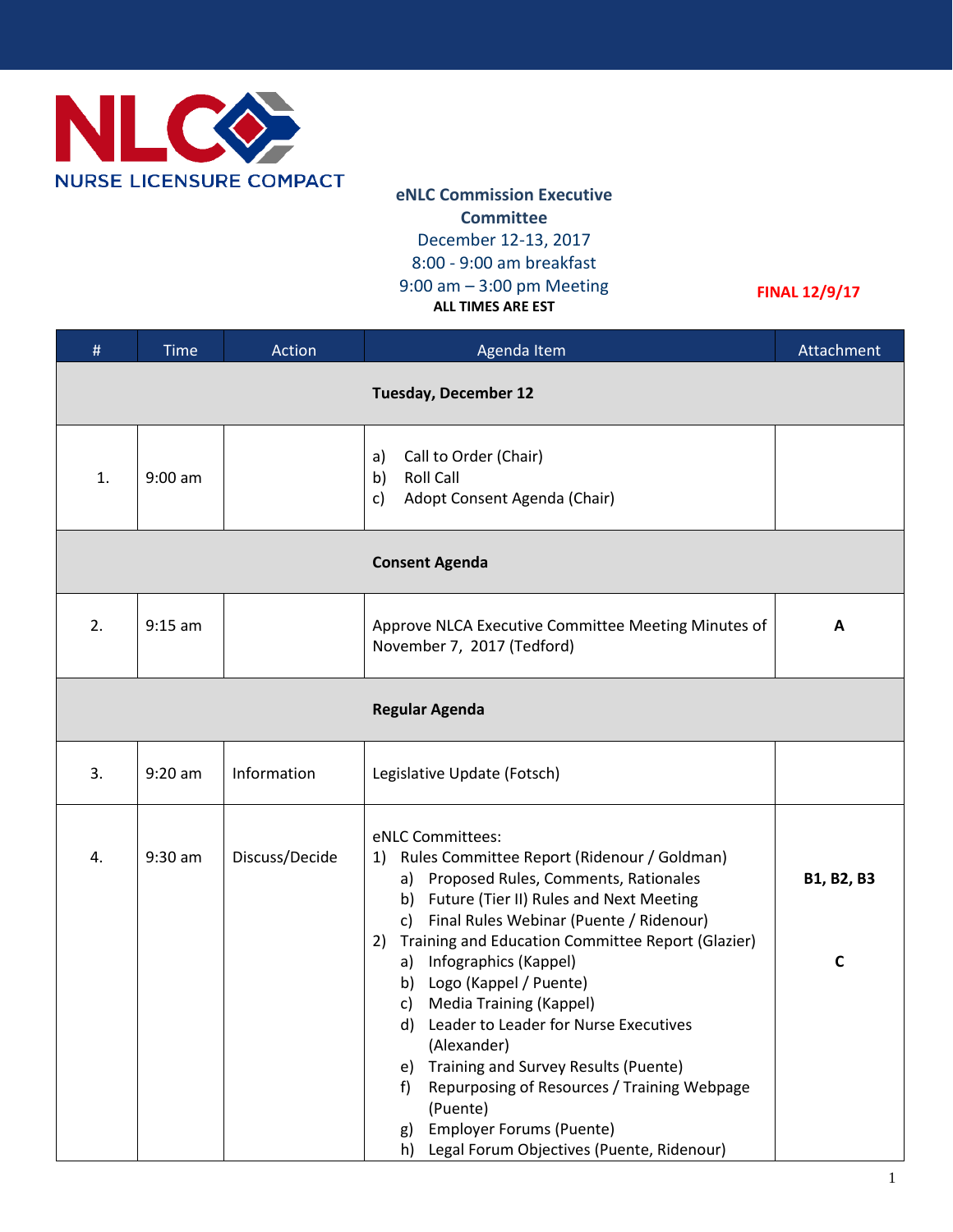|                               |            |                | New FAQs (Puente)<br>$\mathsf{i}$<br><b>Nursys Training Webinars (Puente)</b><br>j)<br>3) eLearning Work Group (Spangler)<br>a) Training Course document<br>4) Operations Committee Report (Puente)<br>a) Implementation Checklist | D<br>E |  |  |  |
|-------------------------------|------------|----------------|------------------------------------------------------------------------------------------------------------------------------------------------------------------------------------------------------------------------------------|--------|--|--|--|
|                               | $10:15$ am |                | <b>BREAK</b>                                                                                                                                                                                                                       |        |  |  |  |
|                               | 10:45 am   |                | eNLC Committees (Continued)                                                                                                                                                                                                        |        |  |  |  |
|                               | 12:00 pm   |                | <b>LUNCH</b>                                                                                                                                                                                                                       |        |  |  |  |
| 5.                            | $2:00$ pm  | Discuss/Decide | Proposed Rules (Member dial-in)<br><b>Comments Received</b><br>Voting on Rules<br>Voting on Proposed Annual Fee of \$6,000                                                                                                         | F      |  |  |  |
|                               | 3:00 pm    |                | Adjourn                                                                                                                                                                                                                            |        |  |  |  |
| <b>Wednesday, December 13</b> |            |                |                                                                                                                                                                                                                                    |        |  |  |  |
| 6.                            | $9:00$ am  | <b>Discuss</b> | <b>Executive Session</b><br><b>Contract Negotiation</b><br><b>MOU</b><br>Personnel<br><b>Staffing Update</b><br>$\bullet$                                                                                                          | G      |  |  |  |
|                               | $9:30$ am  |                | eNLC Committees (Continued)                                                                                                                                                                                                        |        |  |  |  |
|                               | $10:15$ am |                | <b>BREAK</b>                                                                                                                                                                                                                       |        |  |  |  |
| 7.                            | 10:30 am   | <b>Discuss</b> | Strategy for Remaining States (Puente, All)                                                                                                                                                                                        |        |  |  |  |
| 8.                            | 11:30 am   | Discuss/Decide | Fund Balance (Puente, all)<br>a)<br>Insurance Update<br>b)                                                                                                                                                                         |        |  |  |  |